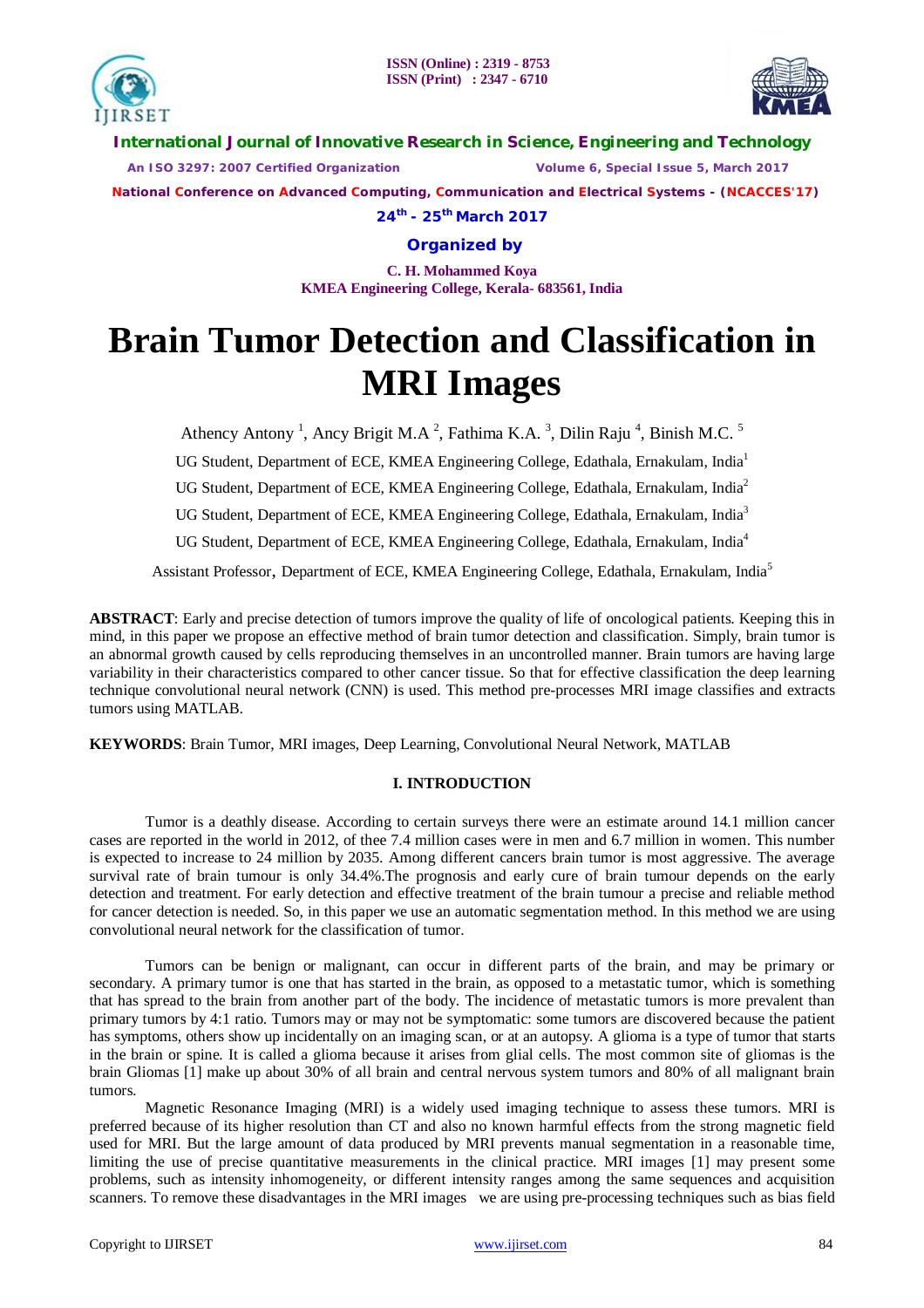and intensity normalization. Magnetic Resonance Imaging (MRI) is one of the power full visualization techniques [1], which is mainly used for the treatment of cancer. Using MRI image technology, the internal structure of the body can be acquired in a safe and invasive way. Magnetic Resonance Imaging is a radiation-based technique; it represents the internal structure of the body in terms of intensity variation of radiated wave generated by the biological system, when it is exposed to radio frequency pulses. Magnetic Resonance Imaging is a very useful medical modality for the detection of brain abnormalities and tumor. It does not produce any damage to healthy tissue with its radiation, it provides high tissue information. Brain imaging allows a look into the brain and providing a detailed map of brain connectivity

### **II. LITEREATURE SURVEY**

The classification of Brain tumor segmentation methods can be made depending on the degree of human interaction as:

Manual segmentation involves delineation of the boundaries of tumor manually and representing region of anatomic structures with various labels. Manual segmentation requires software tools for the ease of drawing regions of interest (ROI), is a tedious and exhausting task. MRI scanners produce multiple 2-D slices and the human expert has to mark tumor regions carefully, otherwise it will generate jaggy images that lead to poor segmentation results.

In semi-automatic brain tumor segmentation, human interaction is least as possible. According to Olabarriaga, the semiautomatic or interactive brain tumor segmentation components consist of computational part, interactive part and the user interface. Since it involves both computer and humans' expertise, result depends on both the combination. Efficient segmentation of brain tumor is possible through this strategy but it is also subjected to variations between expert users and within same user.

 In Fully automatic segmentation method, there is no intervention of human and segmentation of tumor is determined with the help of computer. It involves the human intelligence and is developed with soft computing techniques, which is a difficult task. Brain tumor segmentation has various properties which reduce the advantage of humans over machines. These methods are likely to be used for large batch of images in research environment. However; these methods have not gained popularity for clinical practice, due to lack of transparency and interpretability.In brain tumor segmentation, we find several methods that explicitly develop a parametric or nonparametric probabilistic model for the underlying data. These models usually include a likelihood function corresponding to the observations and aprior model. Being abnormalities, tumors can be segmented as outliers of normal tissue, subjected to shape and connectivity constrains. Other approaches rely on probabilistic atlases . In the case of brain tumors, the atlas must be estimated at segmentation time, because of the variable shape and location of the neoplasms . Tumor growth models can be used as estimates of its mass effect, being useful to improve the atlases. The neighbourhood of the voxels provides useful information for achieving smoother segmentations through Markov Random Fields (MRF). Zhao [5] also used a MRF to segment brain tumors after a first overs segmentation of the image into super voxels, with a histogram-based estimation of the likelihood function. As observed by Menze et, generative models generalize well in unseen data, but it may be difficult to explicitly translate prior knowledge into an appropriate probabilistic model.

Another class of methods learns a distribution directly from the data. Although a training stage can be a disadvantage, these methods can learn brain tumor patterns that do not follow a specific model. This kind of approaches commonly considers voxels as independent and identically distributed, although context information may be introduced through the features. Because of this, some isolated voxels or small clusters may be mistakenly classified with the wrong class, sometimes in physiological and anatomically unlikely locations. To overcome this problem, some authors include information of the neighbourhood by embedding the probabilistic predictions of the classifier into a Conditional Random Field [10] Classifiers such as Support Vector Machines and more recently, Random Forests (RF) were successfully applied in brain tumor segmentation. The RF became very used due to its natural capability in handling multi-class problems and large feature vectors. A variety of features were proposed in the literature: encoding context, first-order and fractals-based texture, gradients, brain symmetry, and physical properties. Using supervised classifiers, some authors developed other ways of applying them.

Tustison developed a two-stage segmentation framework based on RFs, using the output of the first classifier to improve a second stage of segmentation. Geremia proposed a Spatially Adaptive RF for hierarchical segmentation, going from coarser to finer scales. Meier used a semi-supervised RF to train a subject-specific classifier for postoperative brain tumor segmentation.

Other methods known as Deep Learning deal with representation learning by automatically learning an hierarchy of increasingly complex features directly from data. So, the focus is on designing architectures instead of developing handcrafted features, which may require specialized knowledge. CNNs have been used to win several object recognition and biological image segmentation challenges. Since a CNN operates over patches using kernels, it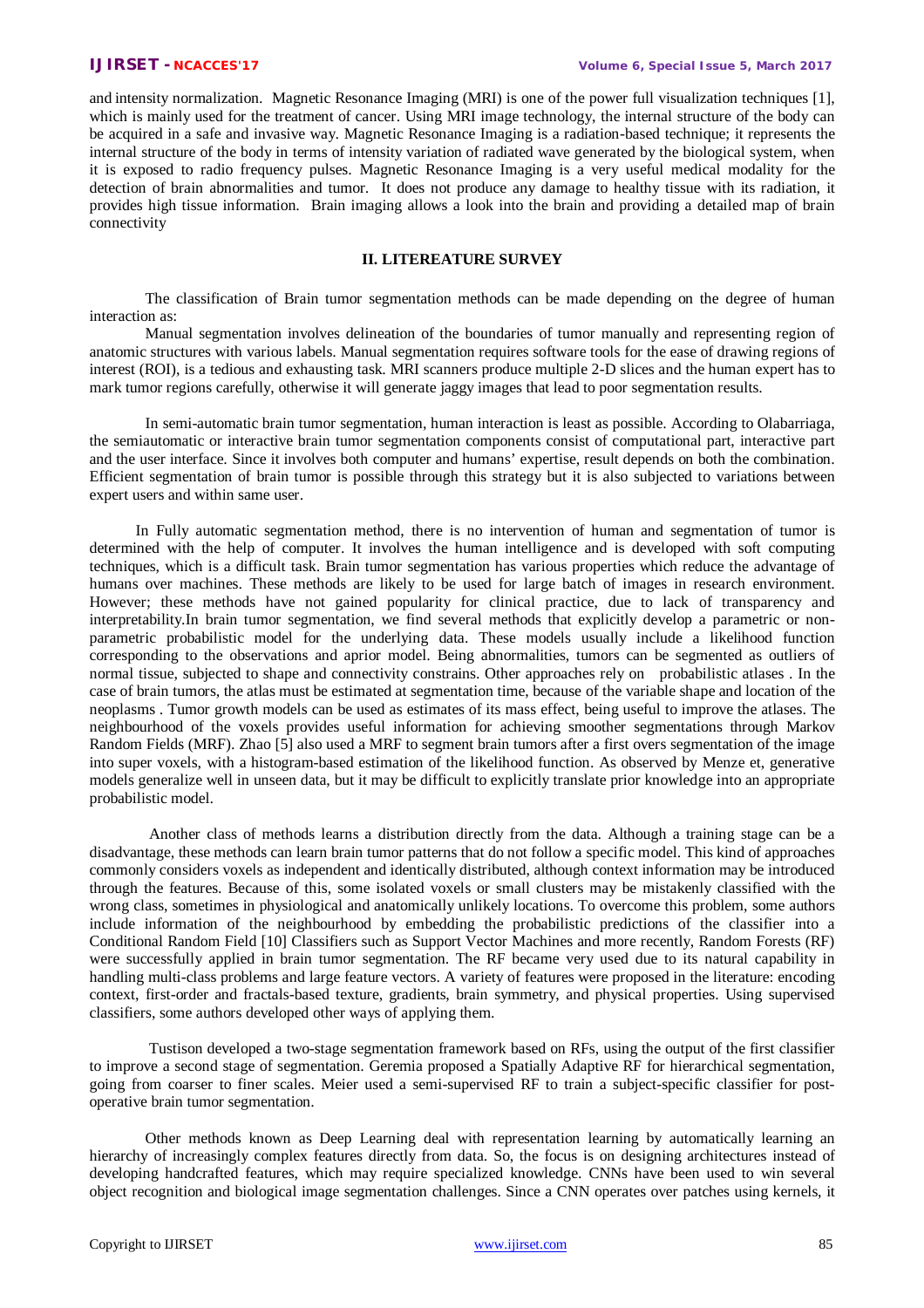has the advantages of taking context into account and being used with raw data. In the field of brain tumor segmentation, recent proposals also investigate the use of CNNs. Zikic [9] used a shallow CNN with two convolutional layers separated by max-pooling with stride 3, followed by one fully-connected (FC) layer and a softmax layer. Urban e, evaluated the use of 3D filters, although the majority of authors opted for 2D filters [11]. 3D filters can take advantage of the 3D nature of the images, but it increases the computational load. Some proposals evaluated twopathway networks to allow one of the branches to receive bigger patches than the other, thus having a larger context view over the image. In addition to their two-pathway network, Havaei built a cascade of two networks and performed two-stage training, by training with balanced classes and then refining it with proportions near the originals. Lyksborg et, use a binary CNN to identify the complete tumor. Then, a cellular automata smooths the segmentation, before a multiclass CNN discriminates the sub-regions of tumor. Rao, extracted patches in each plane of each voxel and trained a CNN in each MRI sequence, the outputs of the last FC layer with softmax of each CNN are concatenated and used to train a RF classifier. Dvo˘r´ak and Menze divided the brain tumor regions segmentation tasks into binary sub-tasks and proposed structured predictions using a CNN as learning method. Patches of labels are clustered into a dictionary of label patches, and the CNN must predict the membership of the input to each of the clusters.

In this project, inspired by the ground-breaking work of Simonyan and Zisserman [12] on deep CNNs, we investigate the potential of using deep architectures with small convolutional kernels for segmentation of gliomas in MRI images. Simonyan and Zisserman proposed the use of small 3 x 3 kernels to obtain deeper CNNs. With smaller kernels we can stack more, convolutional layers, while having the same receptive field of bigger kernels. For instance, two 3x3 cascaded convolutional layers have the same effective receptive field of one 5x5 layer, but fewer weights. At the same time, it has the advantages of applying more non-linearities and being less prone to overfitting because small kernels have fewer weights than bigger kernels. We also investigate the use of the intensity normalization method proposed by Ny´ul as a pre-processing step that aims to address data heterogeneity caused by multi-site multi-scanner acquisitions of MRI images. The large spatial and structural variability in brain tumors are also an important concern that we study using two kinds of data augmentation.

In this project we are using the method proposed by the S´ergio Pereira, Adriano Pinto, Victor Alves and Carlos A. Silva in which brain tumor segmentation is done by using convolutional neural networks

### **III. PROPOSED METHOD**

This method has three main stages: pre-processing, classification of tumor and post-processing



Fig 1. Block diagram of brain tumor detection and classification system

#### *A. PREPROCESSING*

MRI images are suffered of bias field distortion and intensity inhomogeneity. There already exist several algorithms for correcting non uniform intensity in the magnetic resonance images, due to field in homogeneities. To correct bias field distortion N4ITK method [2] adopted. This is not enough to ensure the intensity distribution of the tissue. Because there will be variation in intensity even if MRI of same patient is acquired in same scanner at different time slots. So we are using intensity normalisation method in this system. It makes the contrast and intensity ranges more similar across patients and acquisition.

Popular intensity inhomogeneity correction method, N3 (nonparametric non uniformity normalisation ) is used in the N4ITK algorithm[2]. It is iterative and seek smooth multiplicative field that maximizes high frequency content of distribution contents of tissue intensity. This is fully automatic method. And it is having an advantage that it doesn't require a prior tissue model for its application. It can apply to almost any MRI images.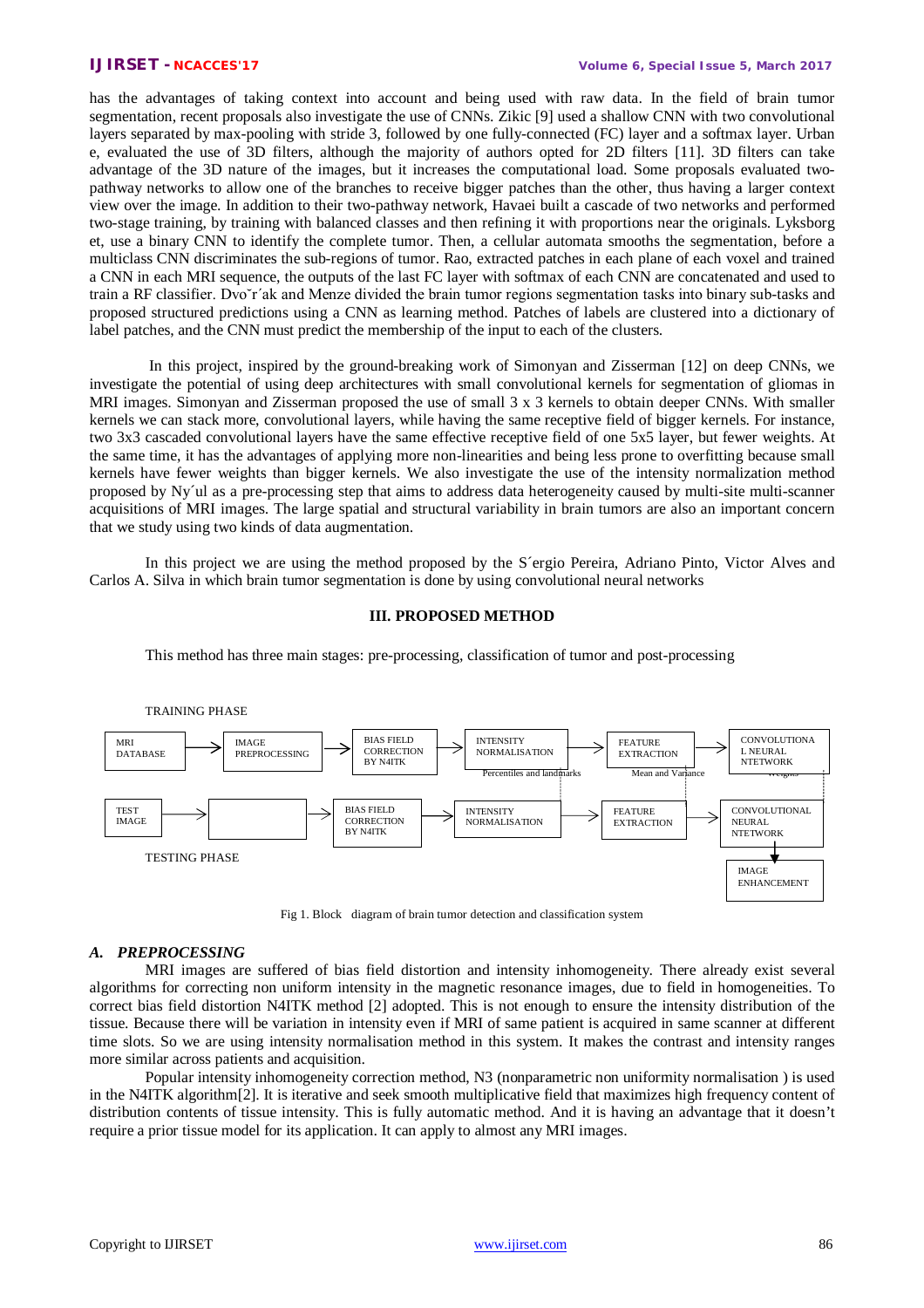



Fig 2. Original image Fig 3. Bias corrected image





Fig 4. Histogram of orginal image Fig 5. Histogram of bias corrected image

Intensity normalization standardizes the intensity scales in MRI. Without standardized intensity scale, it will be difficult to generalize the relative behaviour of various tissue types across different volumes in the presence of tumor. The intensity normalization consisting of 2-stage method, proposed by Ny'ul [4] et al is used here for evaluation. The two stages are training stage and transformation stage. The main purpose of training stage is to find the parameters of the standard scale and in transformation stage the histograms of candidate volume are mapped to a standard histogram scale. By this for each sequence more similar histogram is obtained. The mean intensity value and standard deviation are computed during the training stage. These values are used to normalize the testing patches. Intensity normalisation consists of training stage and transformation stage. In training stage, we find the parameters of

standard scale and in transformation stage histogram of input image is mapped to a standard scale (intensity of interest (IOI)).

The 2 stage intensity normalisation algorithm [4] can be summarised as below. As first step determine the histogram of each image in the training set of images. Form this histogram determine the range of intensity value of interest.  $p_{low}$  and  $p_{high}$  denotes the minimum and maximum percentile value of the overall intensity range that defines the boundaries of this IOI. The value lies outside this range are discarding as outliers. The minimum and maximum intensity value of the image,  $i_{low}$  and  $i_{high}$  are mapped to corresponding minimum and maximum intensity value  $i'_{low}$  and  $i'_{high}$  of standard intensity scale. User can choose the value of  $i'_{low}$  and  $i'_{high}$  according to their requirement from the learning algorithm. After mapping new landmark are calculated from the rounded mean of each of the landmark from the mapped image from the training set of images

At the end of training phase standard scale landmark are obtained. It I used to perform transformation of test image. For transformation of image compute the histogram of the test image. Then find out the minimum and maximum intensity values corresponding to  $p_{low}$  and  $p_{high}$ . From this determine the intensity values corresponding to each decile of histogram respect to  $p_{\text{low}}$  and  $p_{\text{high}}$ . Now the each decile is intensity normalization for the new image. These values enable segmenting the image in ten segments. Each segments is then linearity mapped to the corresponding segments of the standard image intensity scale.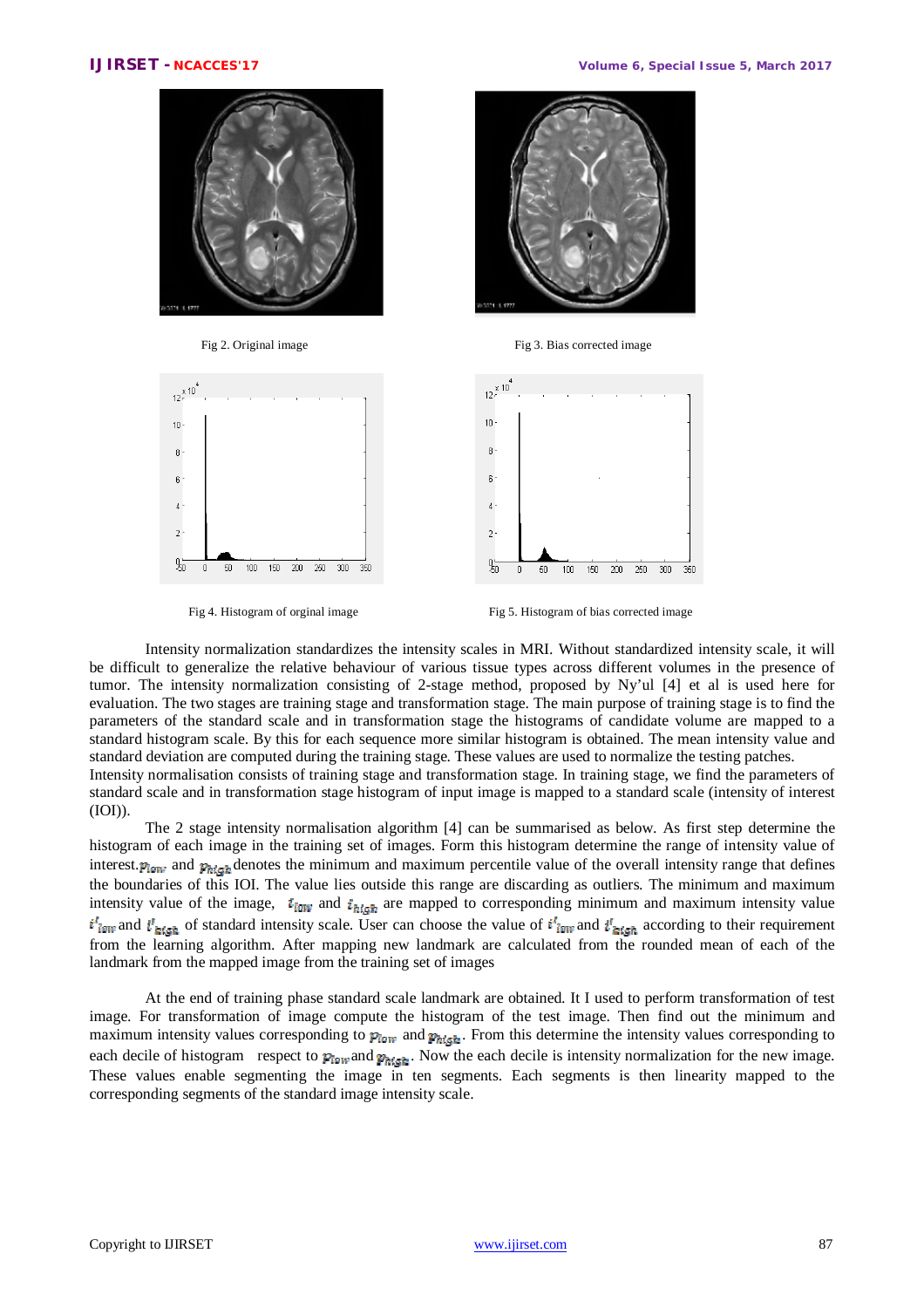



Fig 6. Input image and intensity normalized image

### *B. CLASSIFICATION*

 In this approach, classification is done by using convolutional neural network (CNN) [7]. Convolutional neural networks are deep learning techniques mainly for image recognition. The segmentation is done by exploring small 3x3 kernels. Feature maps are obtained by convolving an image with these small kernels. Each unit in feature map is connected to previous layer by weights of kernels. These weights are obtained by back propagation during training phase. This network has fewer weights to train which makes training easier and reduces over fitting, since the kernels are shared among all units of feature maps. The same feature is detected independently of the location, because the same kernel is convolved over the entire image. A non-linear activation function is applied on the output of each neural unit.

The convolutional layers are stacked to increase the depth, by which the extracted features become more abstract.

The important concepts are:

i Initialization

Initialization is to achieve convergence. This maintains the back-propagated gradients.

ii Activation function

For non-linear transformation of data, Rectifier linear units (ReLU), is defined as

### $f(x) = max(0, x)$

Activation functions helps in fast learning and speed up training. The limitations due to imposing constant 0 are eliminated by using a variant called leaky rectifier linear unit (LReLU). This functions is defined as

 $f(x) = \max(0, x) | \alpha \min(0, x)$ 

Where  $\alpha$  is the leakiness parameter. In last FC layer softmax is used.

### iii Pooling

In feature maps, spatially nearby features are combined by pooling. This makes the representation more compact, reduces computational load and invariant to small changes in the images. Max-pooling is used to join the features.

iv Regularization

Regularization reduces over fitting. Drop out used in each fully connected layer, removes nodes from the network with probability **p**. This prevents the nodes from co-adapting to each other. But all the nodes are used during testing phase.

v Data Augmentation

Data Augmentation increases the size of the training sets and reduce over fitting. Data set is increased by generating new patches through the rotation of the original patch. In this approach, angles multiple of 90  $\degree$  are evaluated.

vi Loss Function

This function should be minimized during training.

## *C. POST-PROCESSING*

 There is a chance to recognize small clusters as tumor. Post processing done to avoid these kinds of errors. In this stage small clusters in the segmentation, obtained by the CNN are removed which are smaller than a predefined threshold value  $\tau$ .

# **IV. RESULTS AND DISCUSSION**

The pre-processing methods made segmentation more effective and accurate. N4ITK algorithm is used to correct bias field distortion in MRI images. In intensity normalization intensities of images are transformed to [0, 1].